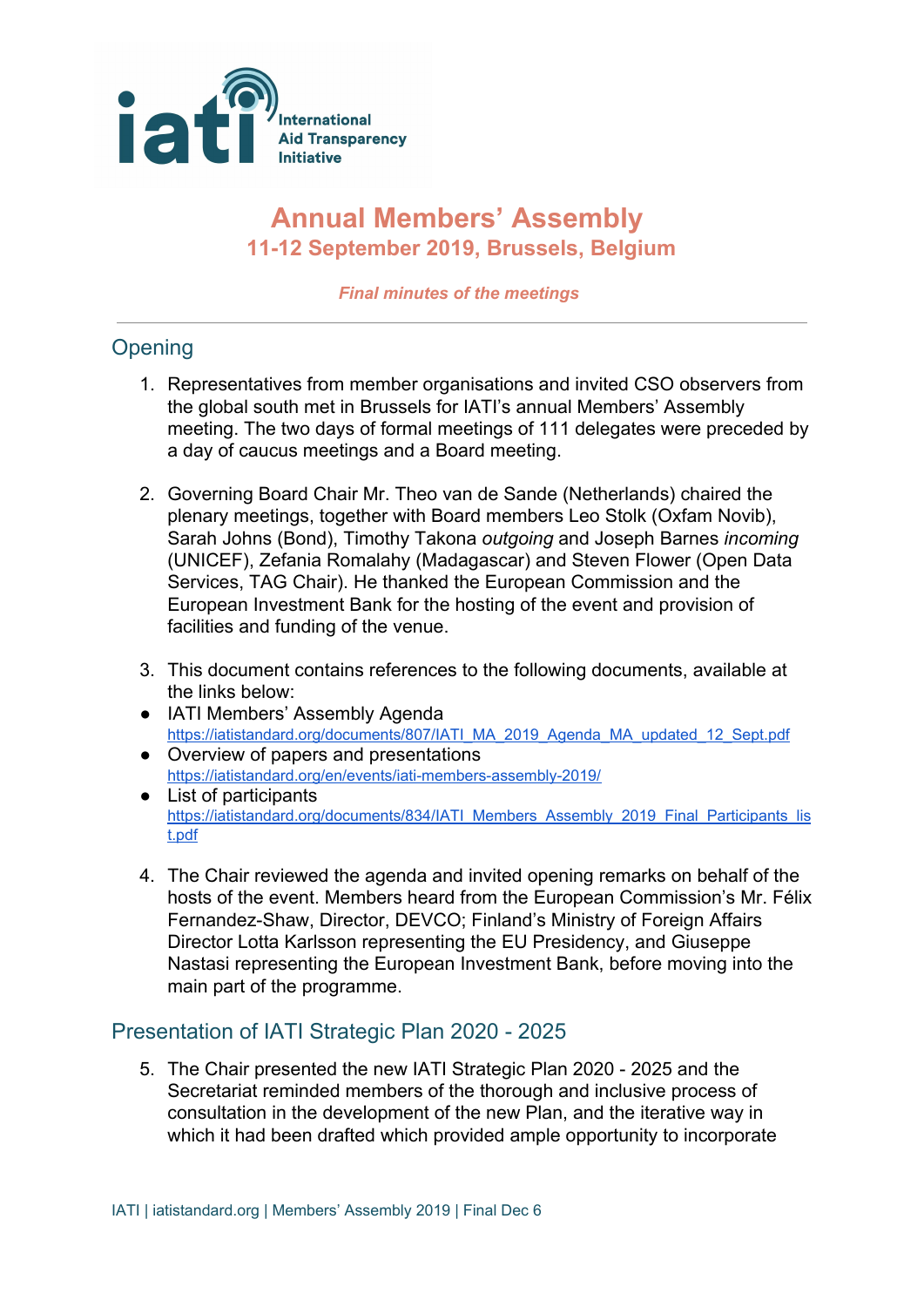feedback from members. The Chair set out the key challenges and opportunities that had been identified as part of the consultation, and outlined the key objectives, cross-cutting areas and success criteria contained in the plan. He clarified that the annex containing the results framework should not be considered final and was presented here for discussion and input by members who should ultimately feel a share of ownership in the delivery of the Plan. With this clarification, members approved the Plan enthusiastically, subject to the additional work required on the draft results framework and the approval of the changes in governance, both of which would be taken up in a subsequent session.

- 6. Recalling the minutes of the previous Members' Assembly meeting, the Chair referred to the agreement of members to a number of governance changes including in responsibilities of Board and members. The required changes were made in IATI's Standard Operating Procedures (SOP) in March 2019 but were not submitted to members for approval as required. Acknowledging the oversight, the Chair agreed to set in place a written procedure to approve the latest SOP as soon as possible, and reiterated the Board's commitment to seek members' approval for all change to the SOP.
- 7. The Board took note of a request by members to ensure that all briefing materials, SOPs, previous decisions and minutes of earlier meetings were available and accessible to all members, particularly new focal points, and the Secretariat will take proactive steps through its communications channels to address this request.

#### *Action points:*

- *● Written procedure for approval of strategic questions between physical meetings to be clarified in the next SOP update and circulated for approval by members at the first opportunity.*
- *● The Board will retroactively seek members' approval of the Standard Operating Procedures (v.5) through written procedure through a single consultation at the time of incorporating SOP changes following the 2019 MA.*
- *● The Board will work with the Secretariat to finalise the text of the Strategic Plan by resolving minor points of historical inaccuracy and undertaking additional work on the governance section.*
- *● Ensure all materials circulated ahead of meetings where governance decisions are to be made are timely and new focal points have all the background information they require to understand and contribute meaningfully to key discussions and decisions.*

#### Setting priorities for 2020 and agreeing metrics for measuring progress

8. Members engaged in group discussions and reported back to plenary on specific questions around prioritisation of the 2020 work plan and on performance metrics. One group represented Francophone participants of the MA and considered perspectives and implications for that constituency.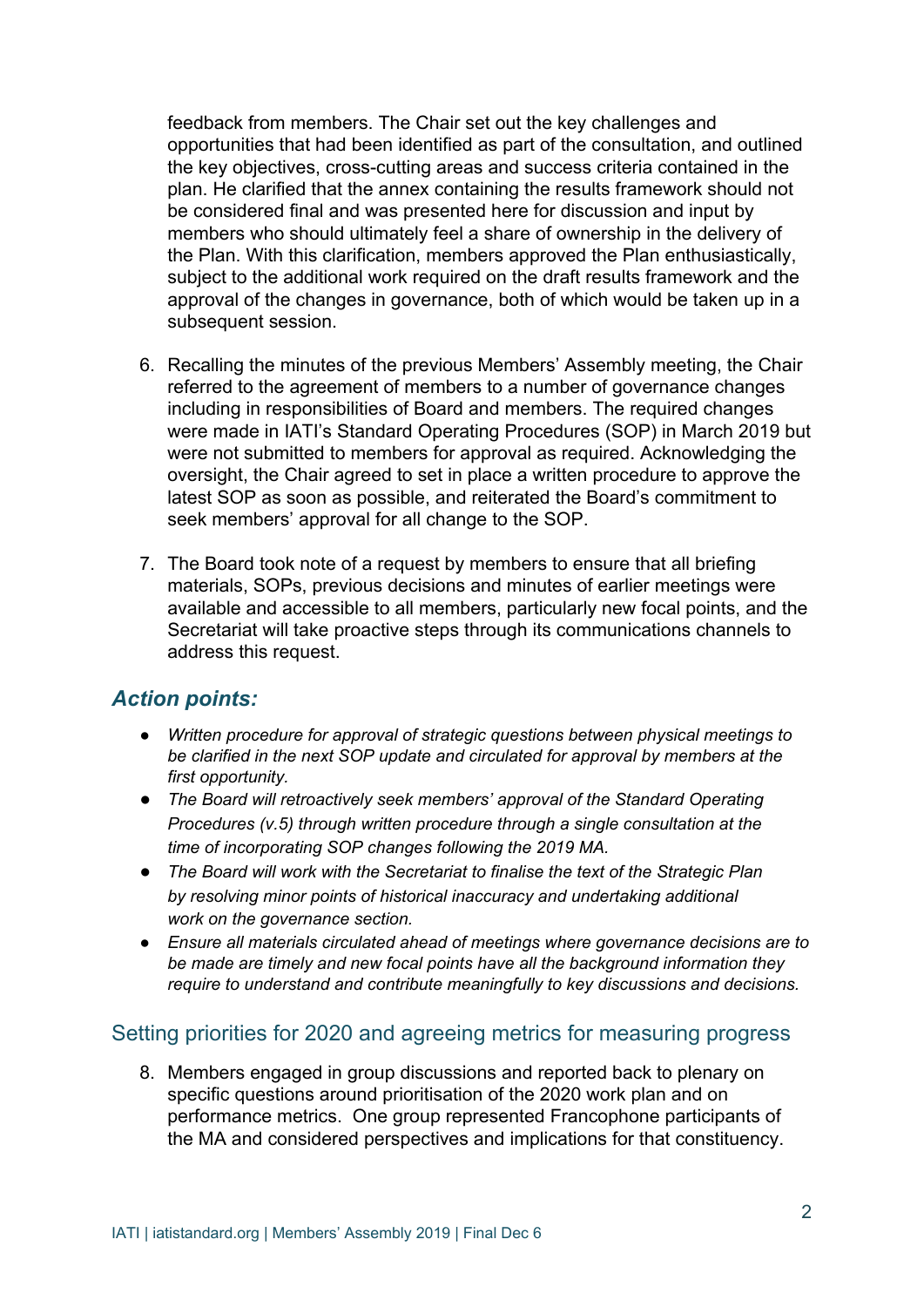Discussions from each group were captured live by participants for later reference by the Board and Secretariat; some of this content can be accessed through the following links: **Priorities**; [Metrics](http://bit.ly/IATI_Metrics). Several members commented that more time was required for the crucial task of selecting the right indicators to monitor progress on the Strategic Plan and requested the creation of a working group for this purpose (noting that the governance of working groups would be discussed in a subsequent session).

- 9. Returning from a mandatory building evacuation which cut this session short, members requested additional time later in the agenda to provide input to the Board on priorities for the first year, to guide its setting of the work plan for 2020.
- 10.The subsequent session revisiting this subject on the second day was a lively interactive session led by UNICEF in which members could propose areas they felt were of highest priority and 'upvote' or seek further information on particular proposals. The results of that session can be accessed here: [http://bit.ly/IATI\\_Slido](http://bit.ly/IATI_Slido) and will assist the Board and Secretariat in formulating work plans that reflect the new Strategic Plan and priorities of members.

#### *Action point:*

*● Board to work with members to establish a working group to finalise the results framework*

#### Update from the Data Use Task Force

11.Representatives of the Data Use Task Force led by its new Chair, Andie Vaughn (USAID) gave an update on achievements of the task force in taking forward strategic objectives established following the 2017 MA and applying the Data Use Fund towards achieving those objectives. Task Force members reported that about 50% of the funds were spent so far and pointed to some very successful activities, for example awareness-raising for IATI in Ghana. They acknowledged some delays resulting from procurement challenges and sequencing of certain activities which were on hold pending the availability of the new datastore. Some actions to address these challenges were presented, for instance working through UNDP country offices to enable procurement in languages other than English. The Task Force announced a working lunchtime session the following day and invited the participation of new interested members.

#### Strengthening the IATI Community to maximise impact

12. TAG Chair Steven Flower presented a **[Board paper](https://iatistandard.org/documents/757/IATI_Members_Assembly_2019_Strengthening_the_IATI_Community_to_Maximise_Impact.pdf) proposing refinements** sketched out in the Strategic Plan to meet new challenges in the way technical advice is gathered from a broad base of experts and used to guide the management of the Standard. He outlined the challenges that have arisen as a result of the growth of IATI leading to a Technical Advisory Group (TAG)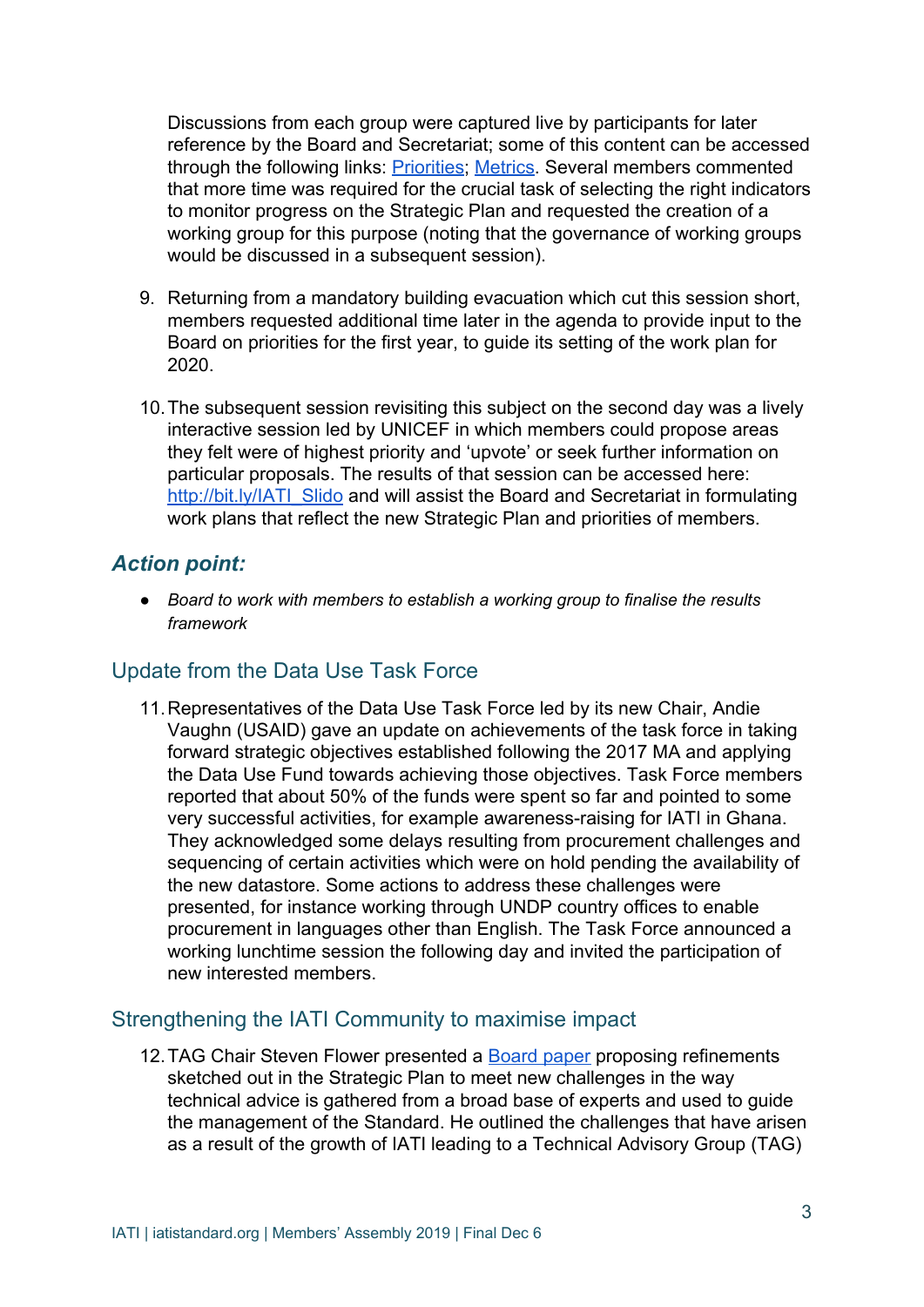that has become too large and unwieldy to properly meet the advisory needs of the initiative. He set out a proposal to strengthen the IATI Community by establishing formal Working Groups to respond to specific advisory needs including on technical matters, and Communities of Practice that would meet the learning and networking needs of different groups of members. Instead of separate policy (MA) and technical (TAG) meetings, a single annual IATI gathering would be trialled in 2020 to address technical, policy and learning and networking needs. One of the aims of this new approach will be to broaden the base of membership.

13.Members acknowledged the challenges outlined, and endorsed the proposals contained in the paper. Members also pointed to the important aspects of community and networking between different interest groups afforded through TAG meetings that should not be lost in any new configuration. Members emphasised the importance of transparency in the working groups' mandate, membership and recommendations, of ensuring no parallel governance channel was set up, and that the established processes around technical upgrades and policy decision-making remained with the Board and the MA in line with current arrangements. Members requested that further clarification be provided on who could participate in the groups, what approvals were needed to establish them, whether both members and non-members could join, and what the feedback mechanisms would be for each group. The Board agreed to address these questions in developing protocols for the groups and share them with members. Clarification was also sought on the future technical focal point on the Board, and the process for appointing such role since this was previously done by those attending TAG meetings.

#### *Action points:*

- *● Secretariat to develop governance protocols and systems for establishing Working Groups and Communities of Practice along with related proposed changes to the SOP for Board review and subsequent circulation to members for approval, together with proposals for the first groups to be established*
- *● Board to clarify arrangements for retaining a focused technical seat on the Board including the process of appointment to that seat*
- *● Secretariat to develop a proposal for a single IATI event in 2020 that will take the place of the TAG and MA meeting, and allot required time for governance, technical and learning elements*

# Day 2

## Work plan implementation and financial update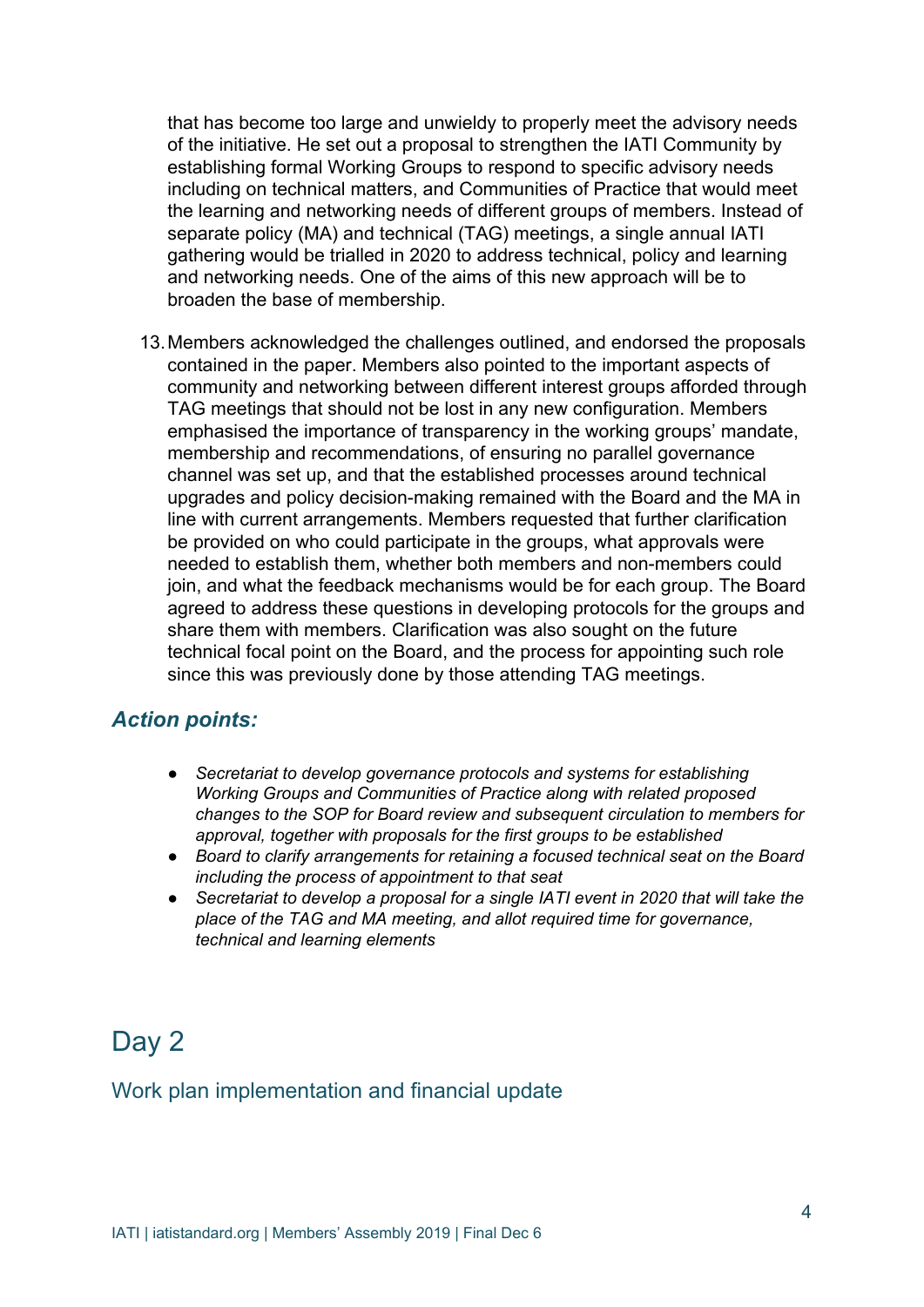- 14.In a joint presentation by the Board and Secretariat, members heard an update on the strengthened secretariat following the decisions of the 2018 MA on the Institutional Review, along with an interim update on the budget and progress of activities during the extended financial year Sept 2018 - Dec 2019 (implemented as a one year correction to bring the financial year in line with the calendar), and the financial situation of the initiative. This report complements the detailed financial reporting through the [IATI Annual Report.](https://iatistandard.org/en/about/governance/annual-reports/) Members agreed the Board proposal to establish a contingency reserve amount equivalent to 15% of the budget for the preceding year, taking effect in January 2020. The approved amount of the contingency reserve in 2020 is \$631,249, (15% of the 2019 budget). The fund would remain aligned with future annual budgets and would not result in any increase in membership contribution.
- 15.One member raised a question on the establishment of a new contribution schedule level for private sector members in the draft March 2019 SOP. After a lengthy discussion on this point members agreed to deletion of the reference to larger Private Sector organisations where it appears in the draft v.5 SOP from March 2019, instead adding a footnote indicating that there is currently no private sector member over \$10m. The question of contributions for this size of an organisation will be further considered by the Board. With this decision, members agreed to keep membership contribution levels in line with the current scale for a further three years up to December 2022. The scale of contributions will be reviewed at that time to better reflect the increase in number of IATI publishers.
- 16.Members also sought clearer information on financial matters such as budget (re)allocations (from the 2018 budget and alignment of IATI resources with strategic priorities over the five years of the Strategic Plan.

## *Action points:*

- *● Board to develop criteria for members' approval for drawing down contingency reserve for inclusion in the SOP.*
- *● Board to develop a high level resourcing framework and financing strategy covering the five year period 2020 - 2025 to support delivery of the Strategic Plan*
- *● Secretariat to produce a mapping of the 2019 carryover budget to the new Strategic Plan objectives*
- *● Board to bring forward a proposal for private sector membership fees (organisations over \$10m) to be agreed by members next year.*

## Technical implementation update

17.IATI's new Technical Lead Wendy Thomas provided updates on the significant progress achieved since the August 2018 Technical Audit which had mapped out a framework for consolidating IATI's technical core and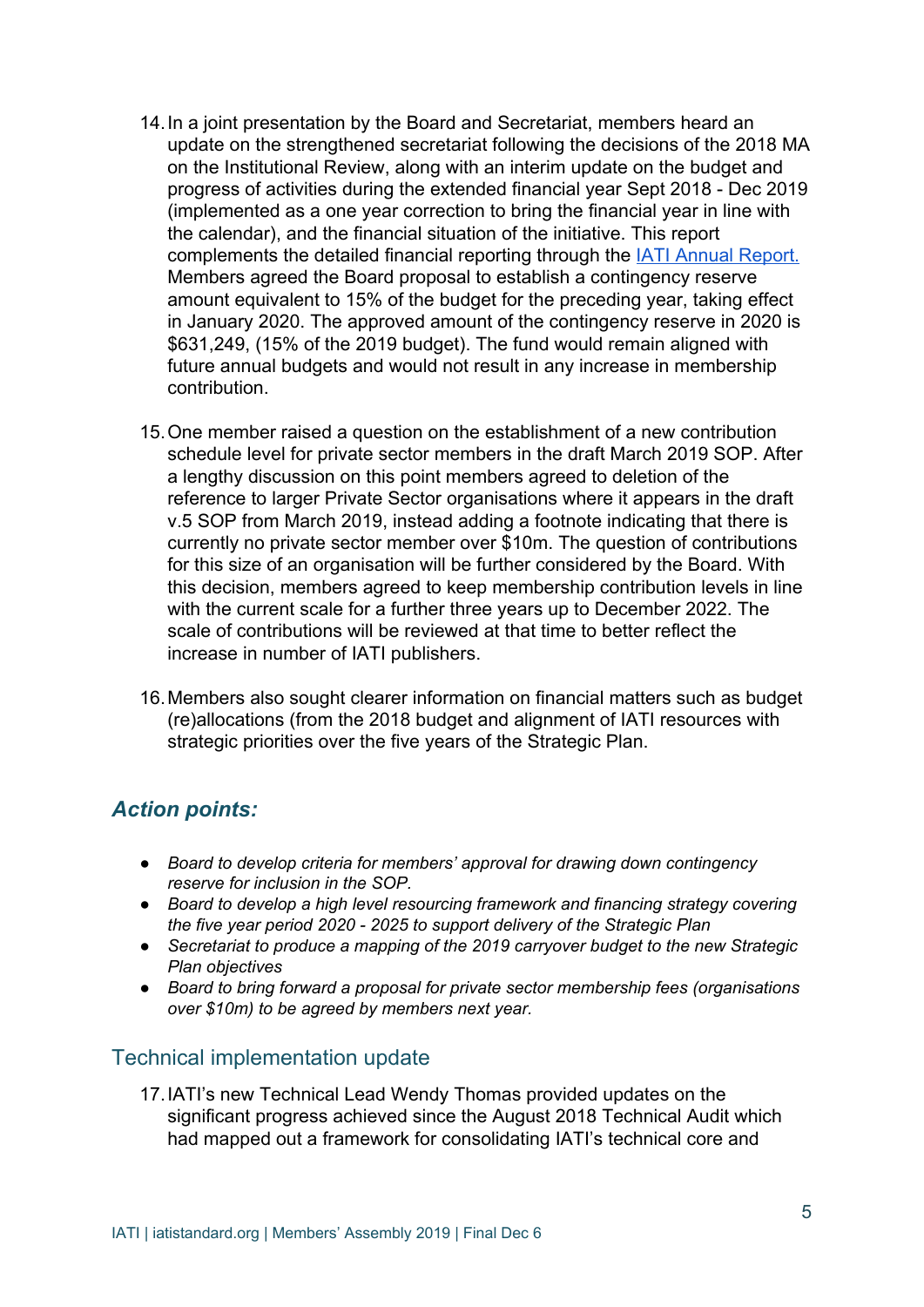strengthening its systems and architecture. Commendations were received from many members on activities such as developing SDG guidance, improving transparency of technical work and collaborative planning processes undertaken with Board focal points.

- 18.The Secretariat gave a joint presentation with the external developers working on IATI's new datastore and validator respectively and responded to a range of questions including how these would work with one another and how d-portal would interact and be further developed or replaced in view of the new products. On the matter of d-portal it was widely agreed that as a key tool particularly for use in promoting IATI but also for use by partner countries to find information, it would be the subject of user research and careful planning as a priority in 2020.
- 19.Members were appreciative of the good work done and looked forward to the availability of these new tools for testing and use, although some concerns were raised about the future of AidStream, which remains a key publishing tool for smaller organisations. They also welcomed the clear commitment to enhancing d-portal and the forthcoming improvements to monitoring indicators (e.g. what is an active publisher). Suggestions for future work included analysis of donor publishing requirements (with a view to facilitate harmonisation) and guidance for publishing data on blended finance.

## *Action points:*

*● Secretariat to follow up with AidStream provider to ensure it remains available and up to date for all publishers that require it until a long-term solution is in place.*

## Other updates

- 20.Throughout the two days of meetings, lightning talks were given by members and observers highlighting key examples of data use drawing on IATI data to generate new tools and portals such as the EU Aid Explorer and the USAID Foreign Aid Explorer. These sessions also revealed challenges faced by data users comparing IATI data with other data sources, with a view to highlighting for publishers some important areas for data quality improvement.
- 21.Members also heard an update from OECD on the progress of work on the Total Official Support for Sustainable Development (TOSSD) measure, completion of reporting instructions and data survey using IATI as a data source with three multilateral institutions.
- 22.Optional lunchtime sessions were held by the Publish What You Fund team providing an introduction to the 2020 Aid Transparency Index; by the Data Use Task Force to undertake joint work planning for the upcoming period; and by the Secretariat offering hands-on training on the use of d-portal.org for those interested.